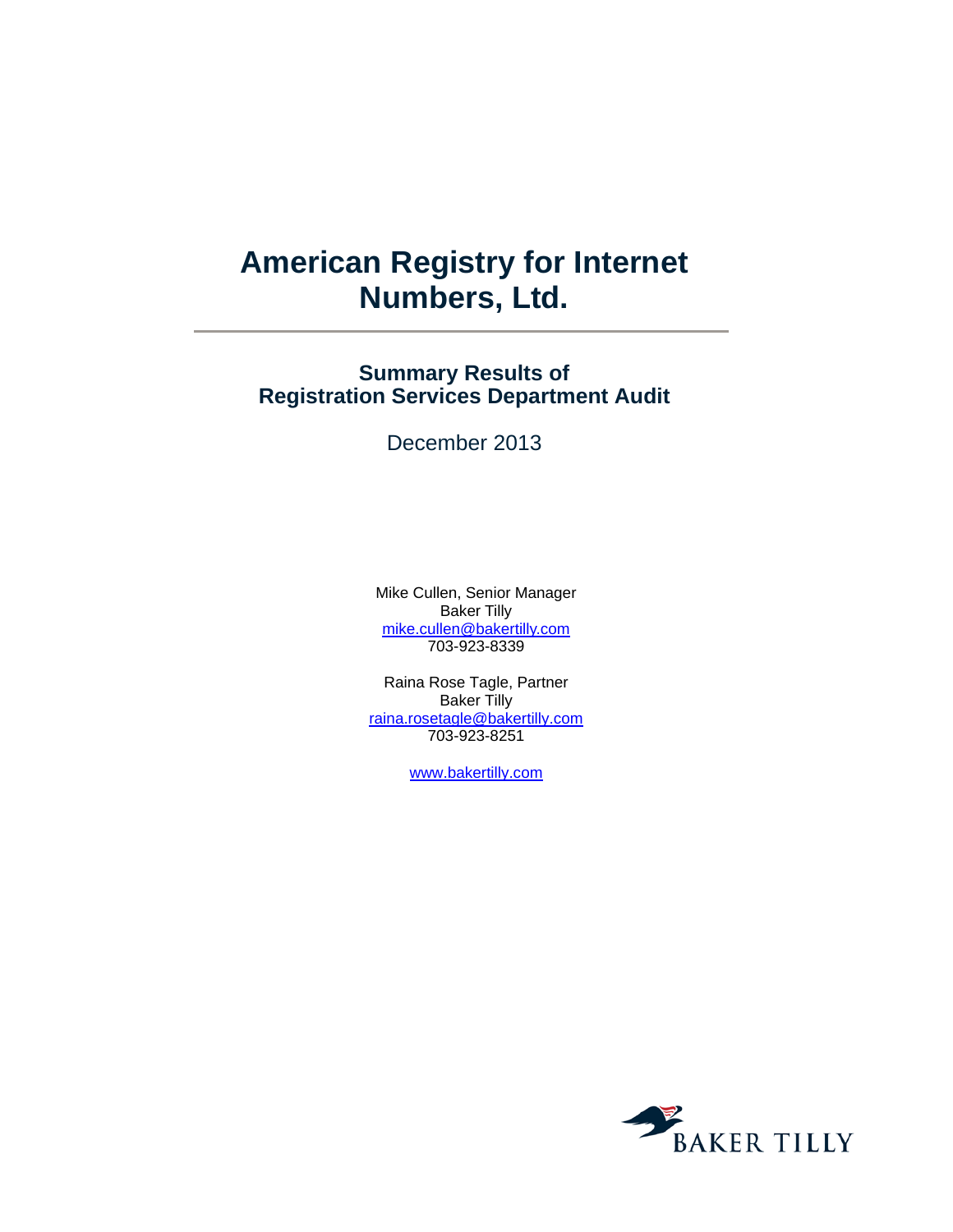

### **Table of Contents**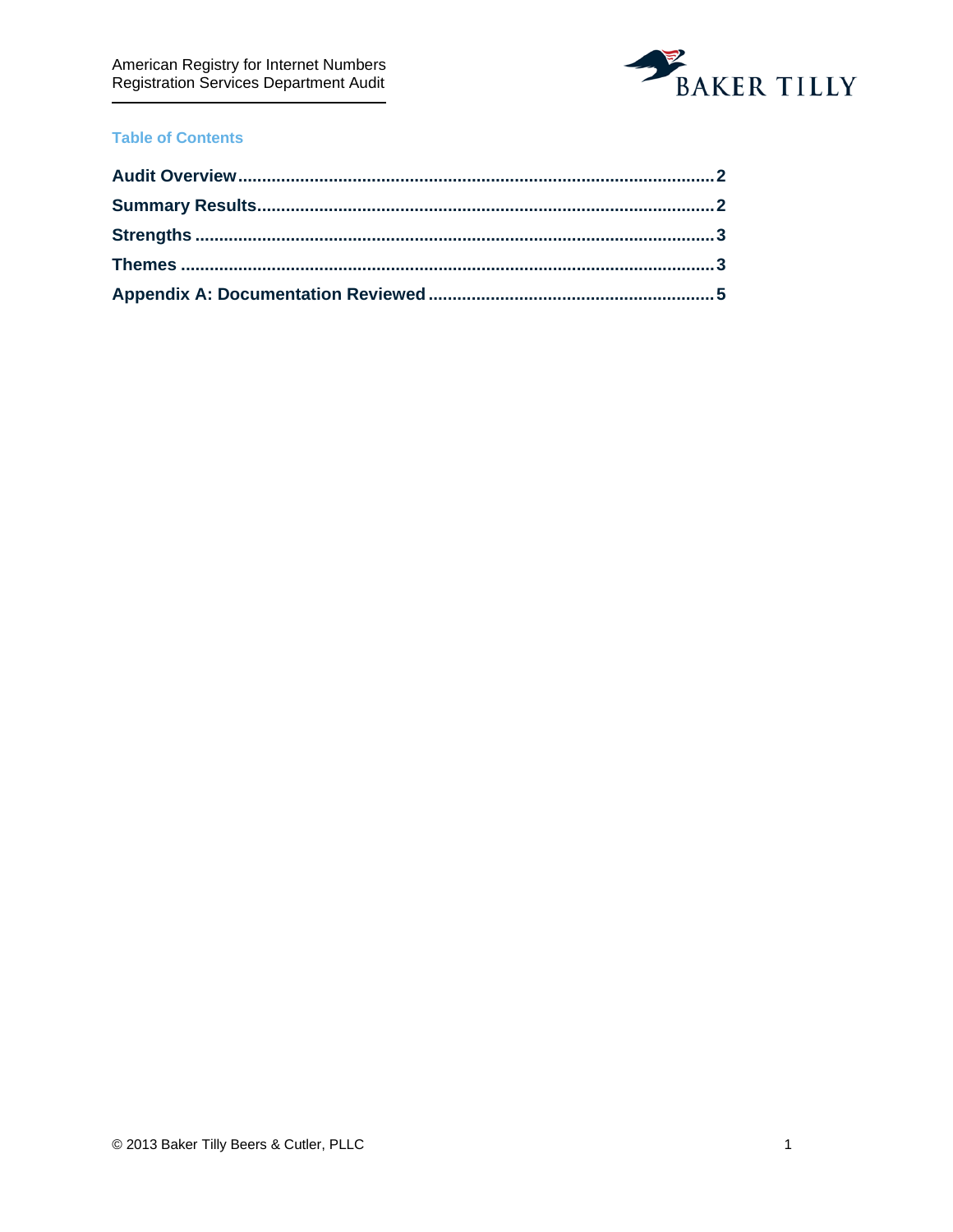

#### <span id="page-2-0"></span>**Audit Overview**

The accounting and advisory firm of Baker Tilly was engaged by the American Registry for Internet Numbers (ARIN) to:

- > Assess ARIN's current Registration Services Department (RSD) processes against ARIN's Number Resource Policy Manual (NRPM) in the following areas:
	- **o** Internet Protocol (IP) address space allocation, transfer, and database record maintenance (both public and internal) for version 4 (IPv4) and version 6 (IPv6)
	- **o** Fraud detection, prevention, and follow-up
	- **o** Autonomous system number (ASN) allocation, transfer, and record maintenance
- > Review ARIN's Countdown Plan and procedures in anticipation of exhaustion of IPv4 resources
- > Follow-up on prior recommendations made during the 2011 audit
- > Test specific tickets, on a sample basis, from all types of customer requests to validate that NRPM requirements and internal procedures are consistently followed

Baker Tilly performed the following activities to meet the objectives of this audit:

- > Reviewed relevant documentation (e.g., NRPM, internal procedures, presentations, checklists, worksheets) to gain an understanding of ARIN's current registration processes (for a list of all documents reviewed, please see Appendix A)
- > Conducted interviews with key RSD personnel to understand RSD's policy and procedure governance processes
- > Sampled tickets from each request type, and compared current practices against the NRPM to identify potential gaps between practices and policies, as well as opportunities for process improvement
- > Reviewed the registration practices documented in the policy manuals of the four other Regional Internet Registries to identify industry best practices and assess their applicability to ARIN's registration processes

#### <span id="page-2-1"></span>**Summary Results**

During the course of the audit and based on the specific procedures performed, Baker Tilly did not identify any people, processes, or technology that were out of compliance with the NRPM. RSD has worked to maintain ARIN's compliance with the continually changing, community-based NRPM with dedicated people, formal processes, and technology. The department's collaborative and cross-trained management and staff understand, value, and support ARIN's mission. They have implemented and maintained formal processes, including documented procedures, for the various IP resource management tasks required by the NRPM. In addition, RSD has built an informative website that enhances community awareness and supports electronic allocation requests, organization record updates, and community correspondence.

Baker Tilly identified potential enhancements to improve RSD process consistency and efficiency, as well as the information provided to customers related to the IPv4 Countdown Plan. The following were the opportunities identified:

- > Enhance RSD's internal procedures to include specific criteria used by RSD for decision making and assure the consistency of analysts' processing of requests
- > Continue to increase efficiency by implementing automated transfer request processes to replace the current work conducted manually and in a different system
- > Adjust the IPv4 Countdown Plan to clarify that the process follows a "first approved, first awarded" practice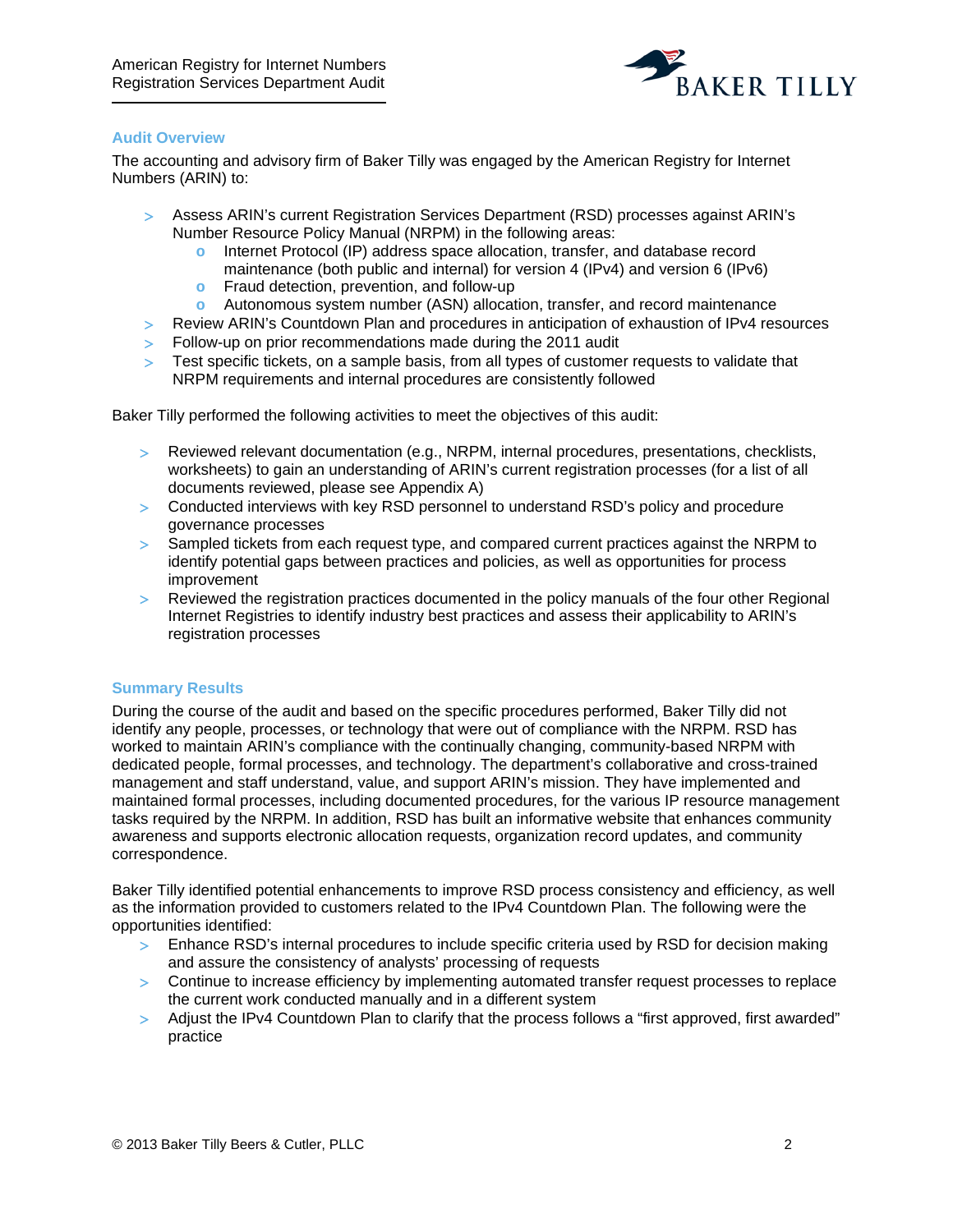

#### <span id="page-3-0"></span>**Strengths**

During the audit, we noted the following strengths:

- > Established IPv4 Countdown Plan explaining how remaining IPv4 address pool is distributed
	- Detailed plan identifies actions to take depending on the current state of the IPv4 environment
	- Operational plans already in development for when Phase 4 and run-out occur
- > Process framework to ensure compliance with the NRPM
	- Documented internal procedures that continually evolve as RSD management and staff identify process enhancements, including updates based on recommendations made in the past review
	- Dedicated procedure owner, who ensures that all procedures are consistent with the NRPM
- > Informative website that contains ARIN's current NRPM, policies, and materials to enhance community awareness, and a member portal, ARIN Online, which supports electronic allocation requests, organization record updates, and community correspondence
	- Expanded use of ARIN online to allow for improved customer support, including billing and ease of communication between RSD and Financial Services Department (FSD)
	- Set of standardized (i.e., canned) messages to allow for consistent communication with the community
- > Dedicated RSD management (i.e., Director of Registration Services, Principal Resource Analyst, and two Senior Resource Analysts) and staff who understand, value, and support ARIN's mission
	- Collaborative team environment and decision-making structure, focused on ensuring compliance with the NRPM

#### <span id="page-3-1"></span>**Themes**

The overarching themes that were observed during the audit are presented below along with related recommendations:

| # | <b>Themes</b>                                       | <b>Current State</b>                                                                                                                                                                                                                                                                                                                                                                                                                                                                                                                     | <b>Recommendations for ARIN's</b><br><b>Consideration</b>                                                                                                                                                                                                                                                       |
|---|-----------------------------------------------------|------------------------------------------------------------------------------------------------------------------------------------------------------------------------------------------------------------------------------------------------------------------------------------------------------------------------------------------------------------------------------------------------------------------------------------------------------------------------------------------------------------------------------------------|-----------------------------------------------------------------------------------------------------------------------------------------------------------------------------------------------------------------------------------------------------------------------------------------------------------------|
|   | <b>RSD Quality</b><br><b>Assurance</b>              | While the Director of Registration Services<br>performs frequent reviews of analyst<br>tickets, the reviews are not documented.                                                                                                                                                                                                                                                                                                                                                                                                          | • The Director of Registration Services<br>should document the existing quality<br>assurance reviews performed,<br>indicating which tickets were reviewed<br>and the date of the review.                                                                                                                        |
| 2 | IP <sub>v4</sub><br><b>Countdown</b><br><b>Plan</b> | Although the IPv4 resource waitlist is not<br>yet necessary and ARIN is still in Phase 3<br>of the IPv4 Countdown Plan, the process<br>for handling the address run out notes the<br>process to be followed as: "" first in, first<br>out" basis (chronologically)".<br>However, RSD's actual method is more<br>accurately a "first-approved, first-awarded"<br>process. In addition, the plan notes that<br>once IPv4 requests are made within Phase<br>4 of the Countdown Plan, all requests will<br>be subject to an RSD team review. | • Adjust Phase 4 of the Countdown Plan<br>and all community communications to<br>clearly describe the "first-approved, first-<br>awarded" process that will be followed.<br>• Analyze the level of effort required to<br>perform team reviews for all future IPv4<br>requests to determine if this is feasible. |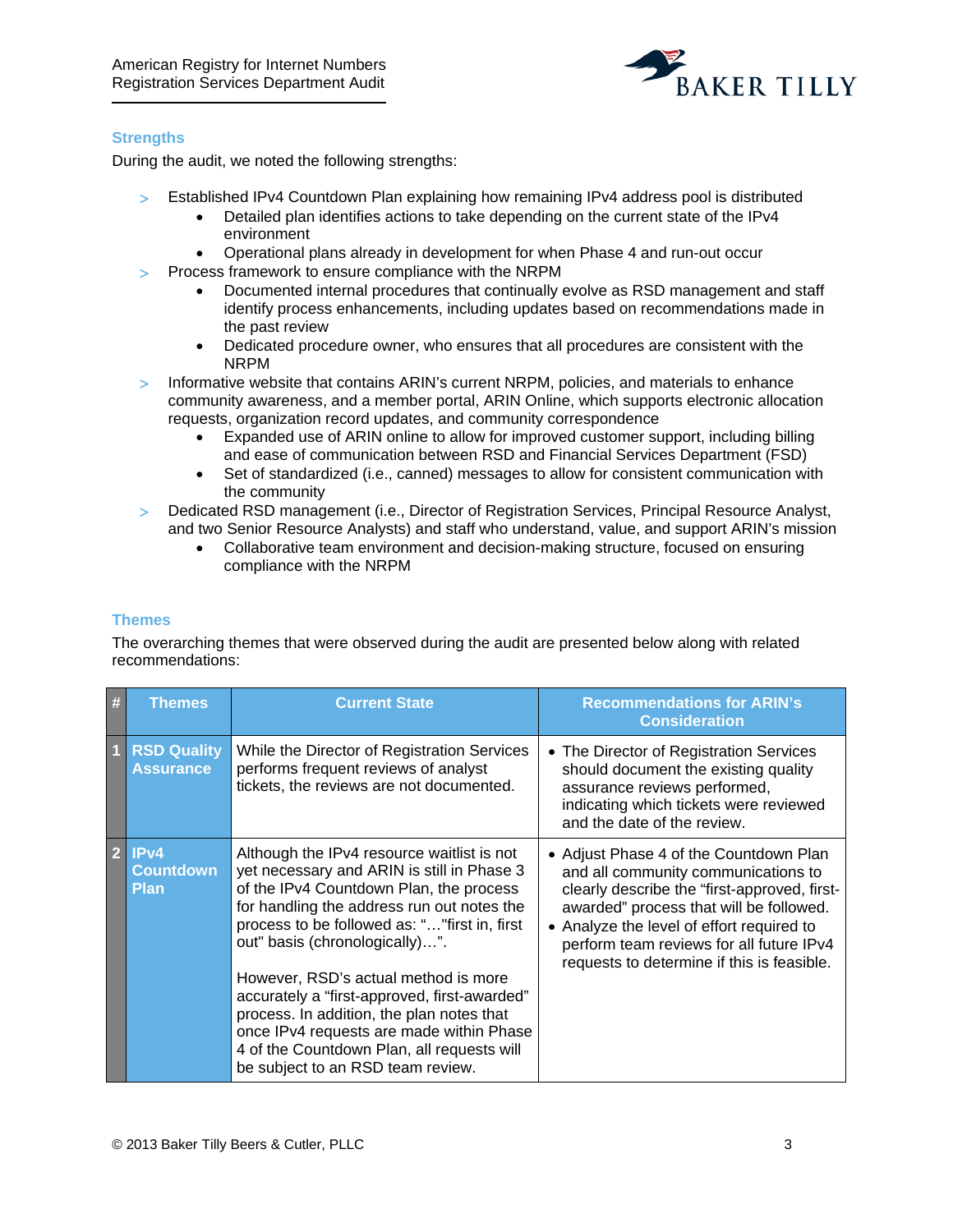

| #              | <b>Themes</b>                        | <b>Current State</b>                                                                                                                                                                                                                                                                                                                                                                                                                                                                             | <b>Recommendations for ARIN's</b><br><b>Consideration</b>                                                                                                                                                                                                                                                                                                                                                                                                                                                                                                                                             |
|----------------|--------------------------------------|--------------------------------------------------------------------------------------------------------------------------------------------------------------------------------------------------------------------------------------------------------------------------------------------------------------------------------------------------------------------------------------------------------------------------------------------------------------------------------------------------|-------------------------------------------------------------------------------------------------------------------------------------------------------------------------------------------------------------------------------------------------------------------------------------------------------------------------------------------------------------------------------------------------------------------------------------------------------------------------------------------------------------------------------------------------------------------------------------------------------|
| 3              | <b>Internal</b><br><b>Procedures</b> | Certain RSD practices have yet to be<br>formally documented in the department's<br>internal procedures, including:<br>Peer reviews for all IPv4 and IPv6<br>$\bullet$<br>requests<br>Sum file reconciliations, which<br>$\bullet$<br>compare the number of IP addresses<br>issued to the approved requests<br>Customer utilization acceleration or<br>$\bullet$<br>deceleration<br>Discovered fraud communications<br>$\bullet$                                                                  | • Internal procedures should be updated<br>related to:<br>Peer review process<br>O<br>Monthly reconciliation of sum files<br>O<br>Utilization reviews<br>$\Omega$<br>Fraud communication<br>$\Omega$                                                                                                                                                                                                                                                                                                                                                                                                  |
| $\overline{4}$ | <b>Request</b><br><b>Processing</b>  | RSD processes approximately 1,000<br>requests from customers each month. The<br>department has also made many<br>improvements to the processing of<br>customer requests. Baker Tilly noted<br>opportunities for potential enhancement to<br>the handling of these requests related to:<br>Ticket response times<br>$\bullet$<br>Documentation of verification of<br>$\bullet$<br>customer information<br>NRPM references in RSD responses<br>$\bullet$<br>Transfer request tracking<br>$\bullet$ | • Documentation on the ARIN website<br>should be updated to clarify the possible<br>response time/SLA based on the type of<br>request.<br>• RSD should update internal procedures<br>to include:<br>Guidance for the independent<br>$\circ$<br>verification of customer information<br>Requirements for consistent policy<br>$\circ$<br>references so that all customers are<br>provided the same amount of detail<br>and information necessary to<br>complete their request<br>• ARIN should continue with plans to<br>expand ARIN Online to include transfer<br>requests in the next calendar year. |